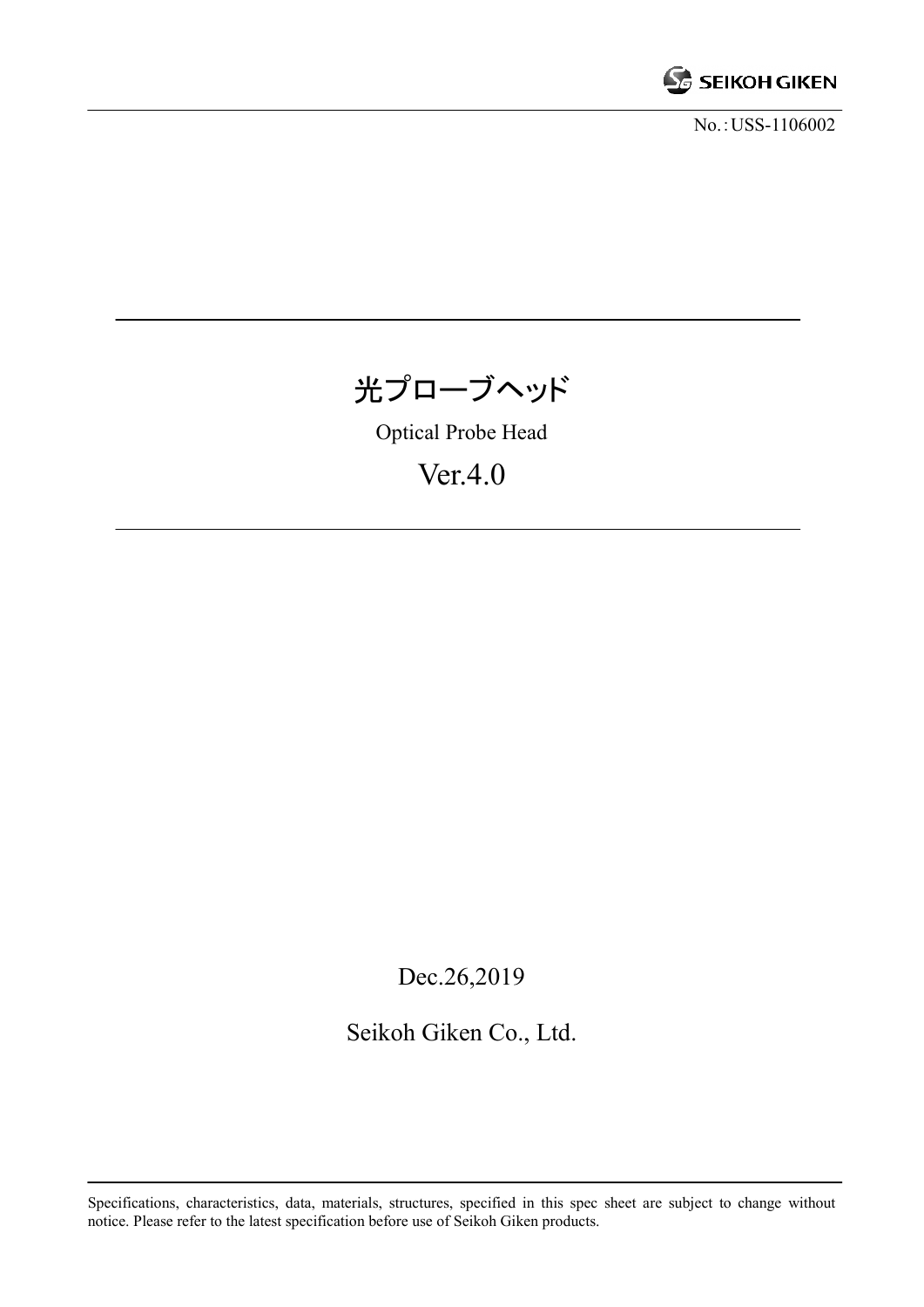1.適用 Scope

## 本仕様書は光プローブヘッドに適用する。

This specification applies to Optical Probe Head.

#### 2.型名 Product code

Table 1

| Product code | Remarks |
|--------------|---------|
| PH-0655      | -       |

### 3.環境条件 Standard operating conditions

Table 3

|                             | Specification   |      |      |              |         |
|-----------------------------|-----------------|------|------|--------------|---------|
| Item                        | Min.            | Typ. | Max. | Unit         | Remarks |
| Operation temperature range | 20              |      | 30   | $^{\circ}$ C |         |
| Operating humidity range    | 45              |      | 90   | %RH          |         |
| Storage temperature range   | $-20$           |      | 60   | $^{\circ}$ C |         |
| SET-up location             | Indoor use only |      |      |              |         |

Note : Refrain from dew condensation

#### 4.定格 Rating

Table 4

| Item                  | Specification   |      |       |              |         |
|-----------------------|-----------------|------|-------|--------------|---------|
|                       | Min.            | Typ. | Max.  | Unit         | Remarks |
| Frequency range       | 100             |      | 6,000 | MHz          |         |
| Input impedance       | $50\Omega$      |      |       |              |         |
| Input return loss     | $\geq$ 9dB      |      |       |              |         |
| RF input connector    | SMA/J           |      |       |              |         |
| RF input damage level | 20dBm           |      |       |              |         |
| Optical I/O connector | SC/APC          |      |       |              |         |
| Optical fiber length  | $1.0 \pm 0.1$ m |      |       | $\omega$ 2mm |         |

# 5.外観図 External

付図:SOEFS-E001-05による。

The probe head is shown in Fig.SOEFS-E001-05.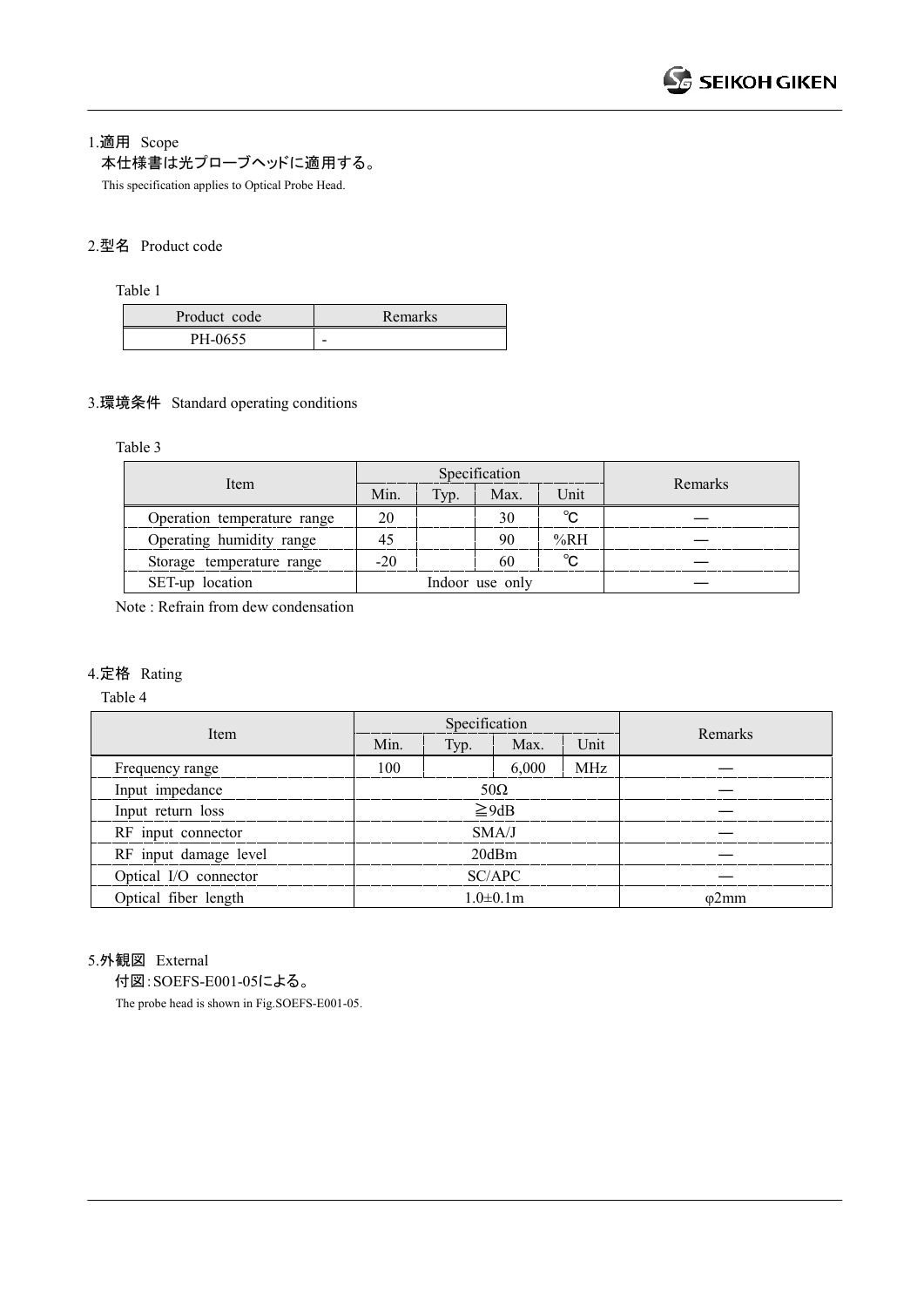#### 6.性能 Performance

(C5-D1-A型コントローラとの組み合わせ性能 Combination performance with C5-D1-A type controller.) Table 4

| Item                      | Specification |      |       |         |                         |
|---------------------------|---------------|------|-------|---------|-------------------------|
|                           | Min.          | Typ. | Max.  | Unit    | Remarks                 |
| Frequency range           | 100           |      | 6,000 | MHz     |                         |
| Input RF level            |               |      | $+15$ | dBm     |                         |
| Gain (Output/Input)       | $-30$         |      |       | dB      |                         |
| Gain deviation            |               |      | 15    | $dBp-p$ |                         |
| Noise Figure              |               | 50   |       | dB      | Guaranteed by design.   |
| Stability of output power |               | 0.5  | 1.0   | $dBp-p$ | Measurement time: 1hr   |
|                           |               |      |       |         | IF:100Hz                |
|                           |               |      |       |         | Input level: -40dBm     |
|                           |               |      |       |         | Warm up time : Over 1hr |

7.検査 Inspection

別途打ち合わせによる。

To be discussed.

### 8.保証 Warranty

本製品に関し、構成部品の故障や製造上の欠陥に対して納入日から1年間無償修理保証致します。 但し、本保証は製品の正常な使用において発生した故障のみに適用致します。

 SEIKOH GIKEN warrants the Optical Probe Head s against defects in parts and workmanship for one full year from B/L date. This warranty shall be invalid by any abuse, misuse, misapplication or improper installation.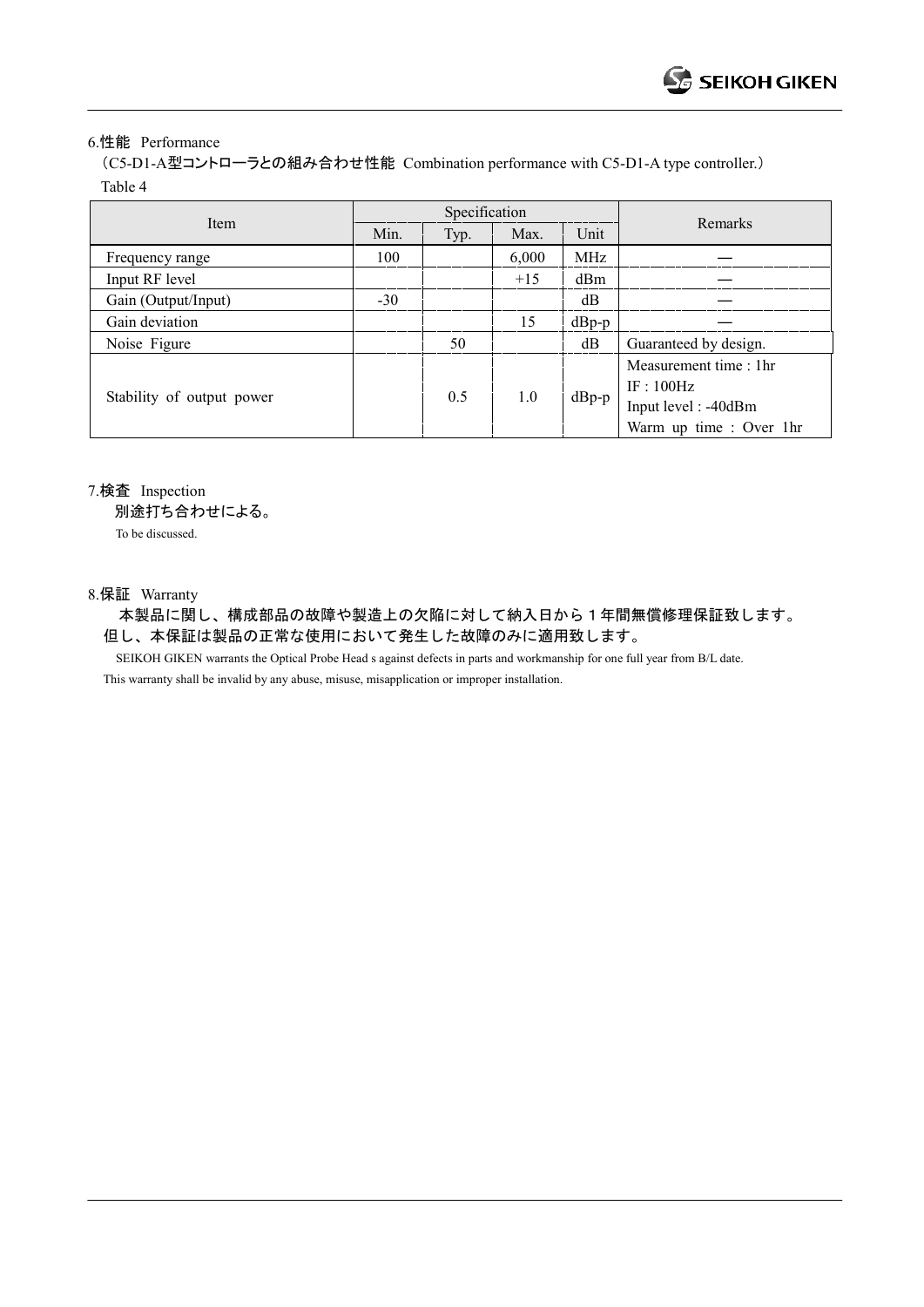# 9.ご参考資料 Reference



Characteristic of combination with C5-D1-A type controller.